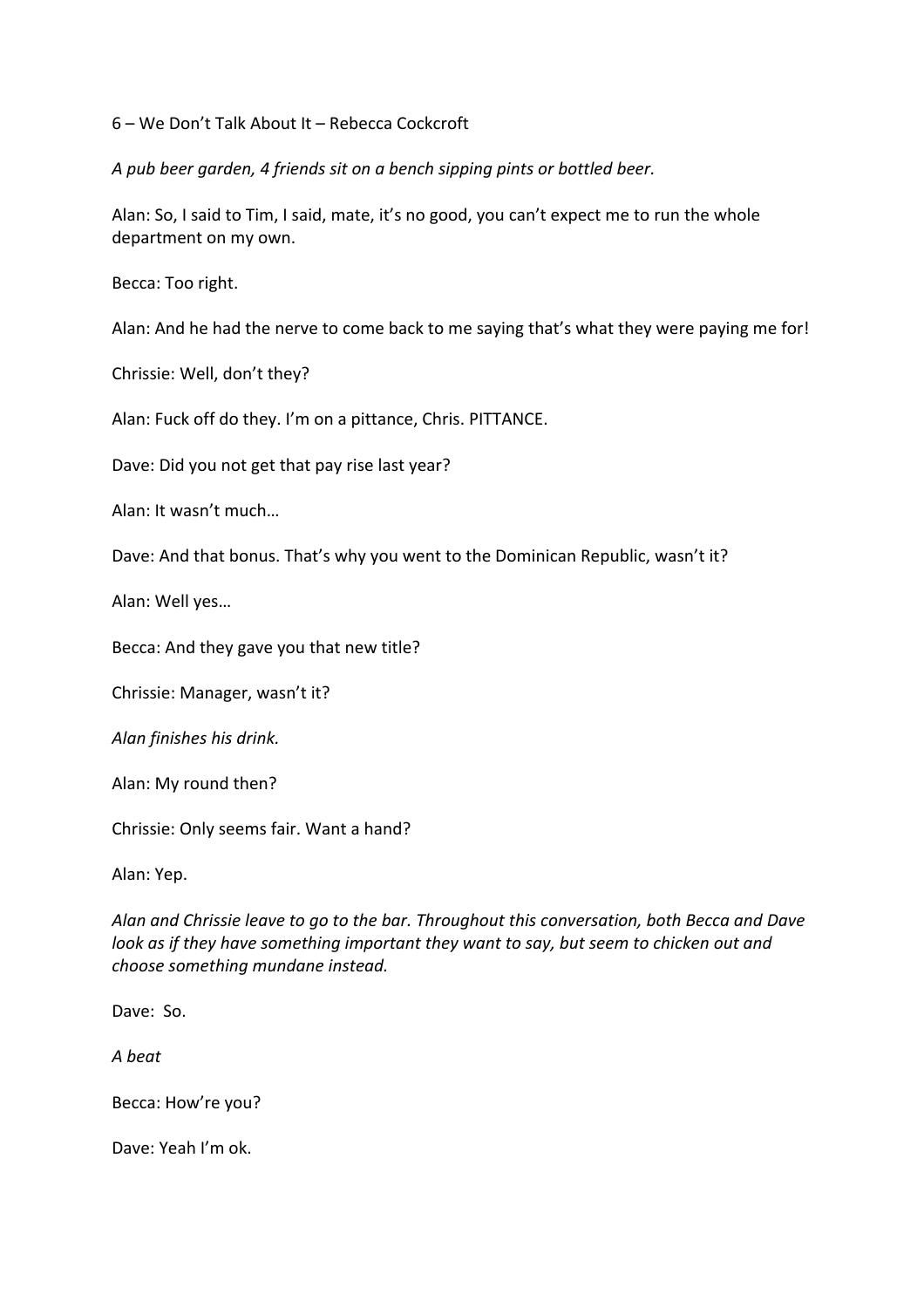*Another beat. They both sip their drinks. It's awkward.*

Dave: You? You good?

Becca: Not bad thanks.

Dave: Good.

*A beat.*

Becca: How's work?

Dave: Ah it's work. How're things at your place?

Becca: The usual really. Overworked. Underpaid.

Dave: I'll drink to that.

*They cheers. Another beat.*

Dave: Did you see Laura's Facebook post the other day?

Becca: No… what's she done now?

Dave: Here, let me find it…

*Dave scrolls through his phone, then hands it over.* 

Dave: Here you go…

*Their hands touch as he passes the phone, and Becca flinches away a little as if shocked. They both see it, but both try to appear as if they haven't.*

Becca: Oh! That'll be what, her third now?

Dave: Fourth.

Becca: She's only just popped the last one out.

Dave: I know!

Becca: I didn't let Gavin touch me for at least 6 months after, how on earth did they do it again that soon?

Dave: 6 months?

Becca: Had a rough time of it.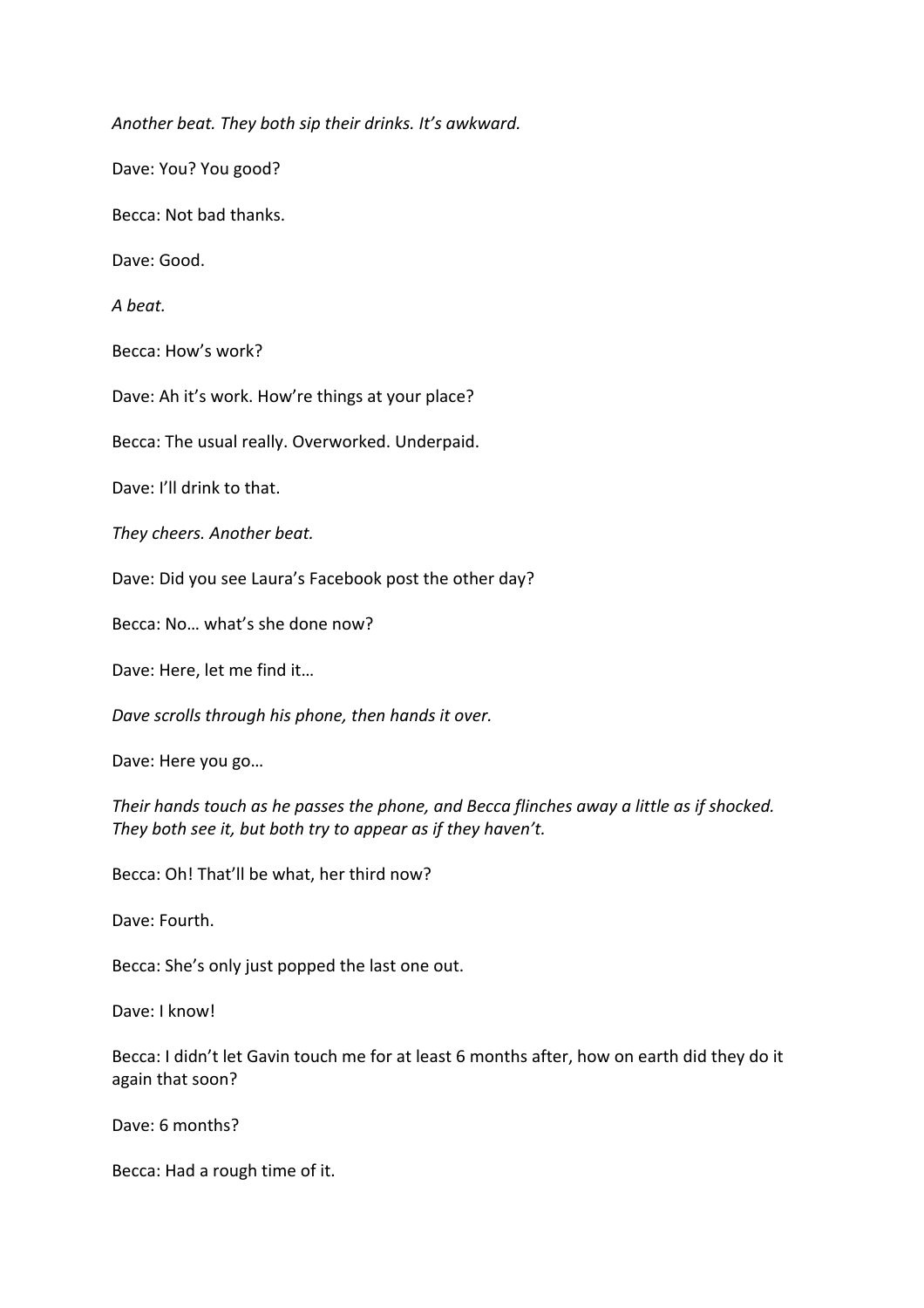Dave: Oh, yes, I remember.

*A beat.*

Dave: How is Gavin? You two ok now?

Becca: As ok as we ever are, I suppose. He pisses me off, I piss him off. We yell. We make up. And the cycle continues.

Dave: I'm glad things are better.

*A long beat. They sip their drinks, something unspoken between them. Dave goes to speak – but changes his mind. Becca plays with the glass bottle, picking at the label.*

Dave: There must be a queue at the bar.

Becca: Alan will be chatting up the blonde one again.

Dave: Do you think Jo knows what he's like?

Becca: He's never going to get anywhere. I'm pretty sure she's gay.

*A beat. They don't look at each other.* 

Dave: You going over to Dublin again this year?

Becca: Probably not this year. Gavin's parents will come over for a bit in the summer I think, see the kids.

Dave: That makes sense. Take it in turns?

Becca: Yup.

*A beat. Becca starts picking at the beer bottle label again, as Dave finishes his pint.* 

Becca: You going away this summer?

Dave: Would be nice to.

Becca: Got anywhere in mind?

Dave: Maybe Italy? Debs wants to go to Rome.

Becca: That'd be nice.

Dave: Yeah.